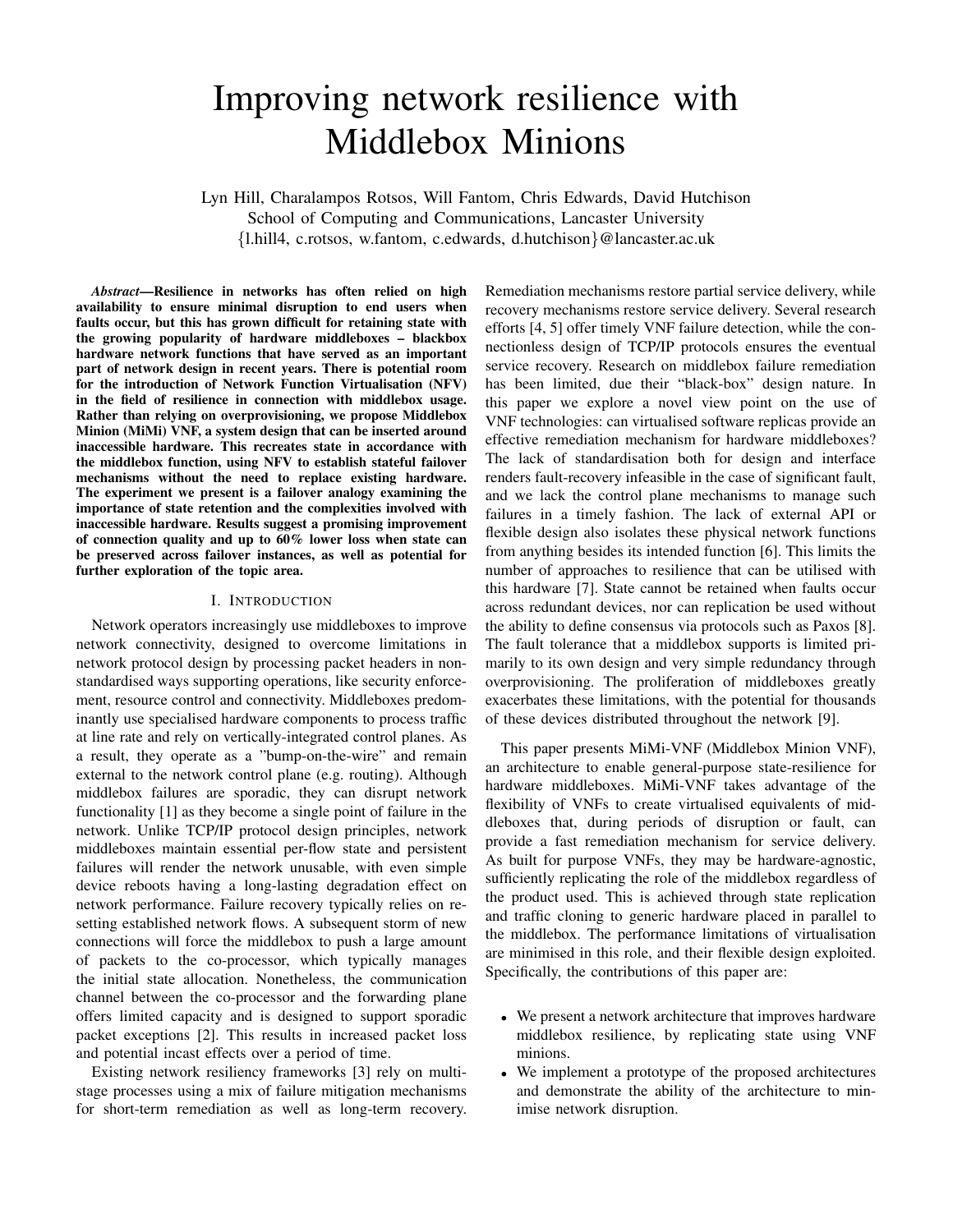# II. BACKGROUND

Resilience is an umbrella term that encompasses many approaches to network and system design. Sterbenz et al. [3] define resilience as "the ability of the network to provide and maintain an acceptable level of service in the face of various faults and challenges to normal operation". It is a vital part of system design, but difficult to do effectively. Middleboxes and NFV are no exception, with a body of work in recent years exploring the topic, especially for the issues of state preservation and the complexities they both pose. Several key challenges have been highlighted by work prior to this paper, including Remus [10], Pico [7] and FTMB [11]. Coarse grained approaches to replication are not faster than the tolerable limit of sub-1ms for live deployments as discussed in [11], whilst fine grain transaction logging requires access to hardware that is unlikely in live deployments. Satisfying all requirements is unlikely; sufficiently generalised, minimally impactful during normal operation and seamless in its recovery. The replacement of middleboxes with virtualisation is not a simple improvement, and has been the subject of considerable exploration for its resource consumption [12], organisation [13] and traffic steering [14].

There is no approach to resilience that will be sufficient on its own, and the growing complexity of networks only complicates the design of recovery efforts. The restrictions on performance impact and the black box nature of middleboxes further compounds this. Changing the nature of the system as it has evolved is tough. Several recent approaches attempt to remove middlebox reliance entirely through frameworks to execute their functionality as a rentable service, such as the In-Net framework by Stoenescu et al. [15] for rentable edge processing, or the APLOMB system by Sherry et al. [16] that pushes all NFV to the cloud. There has been little adoption of such system-changing approaches for both technical and financial reasons, leaving middleboxes firmly rooted in network design for the near future. These demonstrate that creating a generic, resilient and state-aware failover system, especially under these strict criteria, is a complex and difficult task. FTMB is a significant step in the right direction towards this high bar, but still requires that the middlebox be modifiable/accessible.

# III. MIDDLEBOXES AND NETWORK RESILIENCE

The work established in [11] is a step in the right direction, but its assumption on the capacity to modify middleboxes may be unreasonable. The argument of this paper is that middleboxes are unlikely to be replaced, but their significant presence in enterprise networks and minimal approach to resilience offers a niche for NFV to be introduced. Rather than replacing or modifying their existing deployments like prior research, a stateful failover system can be placed around these black boxes and facilitate the retention of state better than mere hardware redundancy. Areas in which this approach may be lacking such as performance are less important if the existing hardware remains the primary packet processor and the virtualised failover system used only in the event



Fig. 1. MiMi Middlebox resilience architecture.

of failure. The motivation for this argument is not without grounding from work by others. Technologies such as DPDK and Nvidia's Cumulus [17] have pursued softwarised packet processing without compromising on the advantages of hardware via APIs to proprietary platforms such as Intel or ARM. These hybrid ASIC architectures can be observed as a technological trend where softwarisation is pursued in conjunction with accessible hardware without compromising on programmability or performance. Whilst MiMi in its early phases primarily explores both the concept and its benefits, the argument it also establishes forms the basis of its future work.

*Architecture:* Figure 1 presents MiMi's architecture. It is built on the basic assumptions that the network infrastructure supports VNFs and fast-failover routes such as MPLS [18] are in place when failures occur. Our architecture uses a best-effort mechanism to construct state and maintain partial packet processing and forwarding correctness during middlebox failures. This is achieved through 1:1 pairings of key middleboxes to VNFs, where a set of modules maintain state synchronisation between the primary middlebox and the minion VNF. In parallel, it uses the northbound API of the network control plane to establish a backup path to the VNF if the middlebox fails. The management layer uses off-the-shelf database software (e.g. Redis) to store the forwarding state of each middlebox. It is worth highlighting that the architecture has a minimal impact on the resource of the infrastructure during idle mode, as the backup VNF functionality will be limited to collecting state updates and signal liveness to the management layer. Furthermore, modern memory ballooning techniques in VMs can also minimise the need for internal memory fragmentation on the virtualised servers.

To minimise impact on service liveness, the middlebox state must be retained and transferred to the MiMi VNF during either operation or at the point of failure. The middlebox ecosystem is diverse however, and what can be defined as middlebox state is both traffic and application-dependent. For example, a load balancer will need to persist "client IP - outport" pairings and the target backend server for long streams, or current backend server load for load spread decision making. An application's tolerance for disruption defines the speed at which the VNF must operate to mask failures. Middlebox platforms vary significantly in their programmability and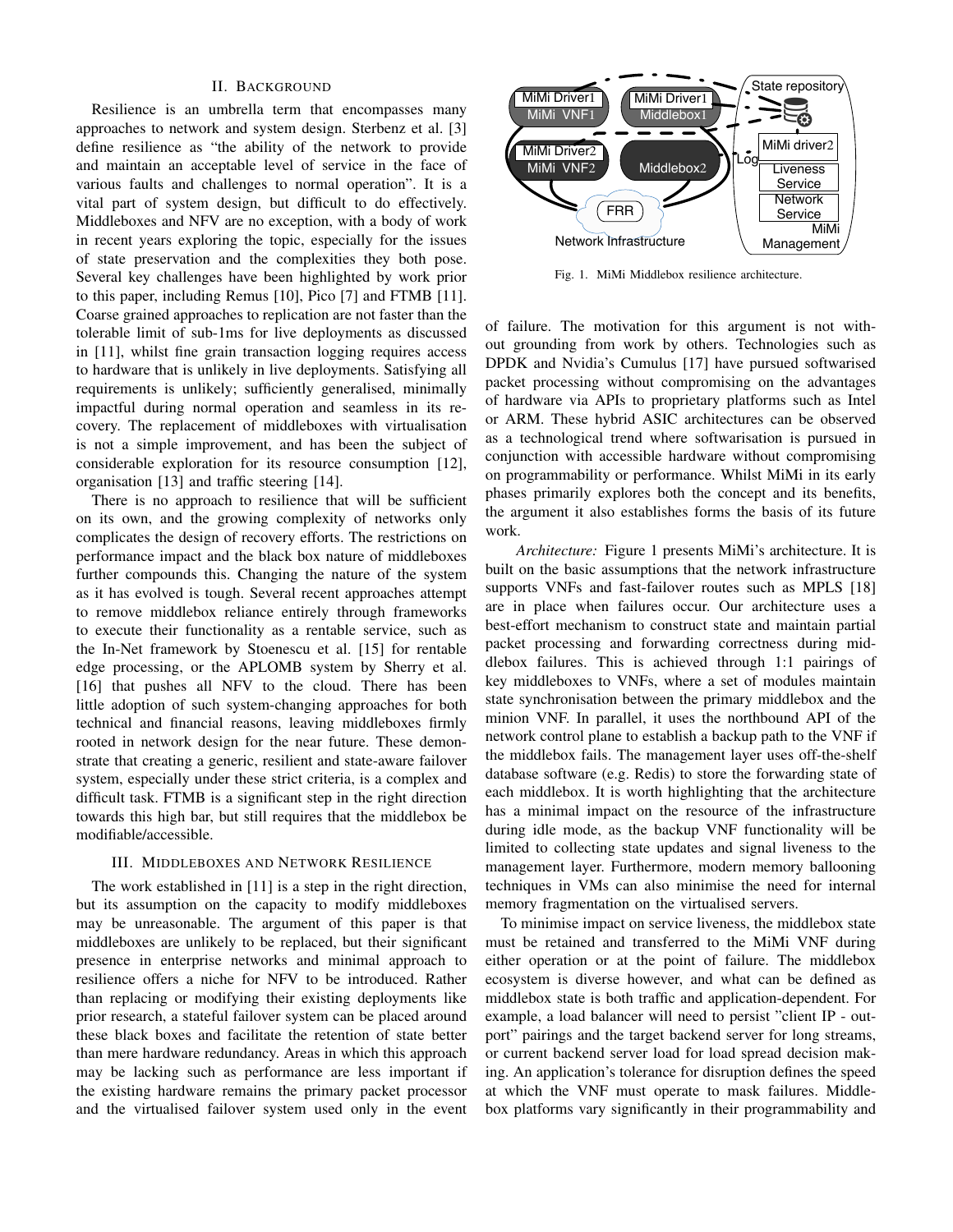transparency. Vendors typically keep their firmware closed for security purposes and do not allow user-defined applications to run on the co-processor. Nonetheless, the increasing adoption of network programmability has motivated network operators to adopt more open middlebox designs that allow user to script custom management policies [19].

As a result, our architecture adopts a flexible middlebox integration model. Specifically, to integrate a hardware middlebox with the MiMi platform, a VNF image must be defined that supports similar packet operations and manipulate traffic in an appropriate manner. Software such as Open Vswitch and the Click modular router can implement a wide range of packet processing operations at high speeds, as well as several subsystem from the Linux kernel. As part of this VNF selection process, the network manager much also define a custom schema from the middlebox state and develop drivers that can extract state from the primary middlebox, serialise it in the state repository and translate it into appropriate state setup from the MiMi VNF.

The difficulty of this depends on the nature of the middlebox; for a white box, an internal driver can be inserted into the box to serialise state, to be sent to the state repository and then to the VNF. The number of middlebox products that are modifiable in this fashion is unknown however, with the prevailing position being most devices disallow external modification. For these devices, external drivers can recreate state using information derived from system logs generated by the middlebox itself or created through observation of traffic patterns. This may not be sufficient to replicate state identically, but produces an approximation sufficient for remediation. If no metrics are available at all, it is possible to establish approximate state through symbolic execution when the middlebox configuration is known as discussed by Stoenescu et al. with SymNet [20].

*Implementation:* In order to evaluate the feasibility of our architecture, we have implemented a software prototype. The management layer of the MiMi architecture use a container-based micro-service architecture consisting of a liveness service, an SDN application supporting Fast-Reroute and a state serialisation middleground service. To evaluate the compatibility of our architecture with existing middlebox technologies, we focused on a load balancing service. The application schema stores a mapping between the source IP address and port number and the selected backend server IP. Due to limited access to real middlebox appliances, we use software load balancers to emulate two middlebox scenarios: an OpenFlow-based load balancer built as a Ryu application, and a NetFilter Source NAT policy. Both middlebox scenarios perform packet-level load-balancing and offer some form of state control.

Our OpenFlow application implements a reactive load balancing control application which uses a 5-tuple hash to randomise backend server selection and exact match rules to rewrite MAC and IP addresses, forwarding the packet to the correct output port. The MiMi driver is implemented as part of the application and use a Redis python library to synchronise



Fig. 2. Experimental topology emulating a caching service with 5 backend servers and 5 clients.

with the remote state repository. For our NetFilter-based load balancer we insert a set of rules in the NAT table of the postrouting chain that select a random backend server and forward the traffic to it. In this implementation, because the NetFilter rules are executed in the kernel, we opted to design an external MiMi driver. The driver uses the logging capabilities of the NetFilter system and implements a syslog server that can extract the relevant field from the logging information.

### IV. EVALUATION

In this section, we evaluate the ability of the MiMi VNF prototype to reduce TCP connection resets during a failure scenario. The experimental topology, depicted in Figure 2, emulates a caching service and consists of five clients accessing a load-balanced HTTP service supported by five backend servers. A *primary* hardware load balancer exposes an HTTP service via a virtual IP and each HTTP request is randomly redirected to a backend server, while a *minion* VNF is available to remediate service delivery, upon failures. The clients and the servers connect with the load balancers using OpenFlow switches configured with static L2 forwarding rules and a Fast Failover group table entry implementing a network failover mechanism; when the link to the primary middlebox is disabled, all traffic is rerouted to the minion VNF.

Our evaluation uses two workload models; requesting small web objects (WEB - short flows) and streaming DASH video streams (DASH - long flows). For the WEB workload, we used the WRK (v4.1.0) HTTP traffic generator running on two threads on every client and requesting a small web object (617Kb). We vary the number of parallel connections to ensure a certain level of utilisation in each experimental run. For the DASH workload, we run the scootplayer load generator, and serve the "Big Buck Bunny" video at high quality (8000kbit) segmented in 1 second chunks, with chunk sizes varying between 100Kb to 1.4 Mb. In both scenarios, the servers use the lighttpd daemon (v1.4.45). To emulate failure scenarios, we manually trigger link failures at fixed intervals, which force the OpenFlow switches to forward traffic via the minion VNF. During an experiment, we measure the number of failed connections and the overall traffic throughput. Our experiments executed on a Dell server (Dual Socket Xeon 4114, 20 Cores, 32gb RAM, Ubuntu 18.04) using the Mininet platform. Four scenarios are replicated for each experiment.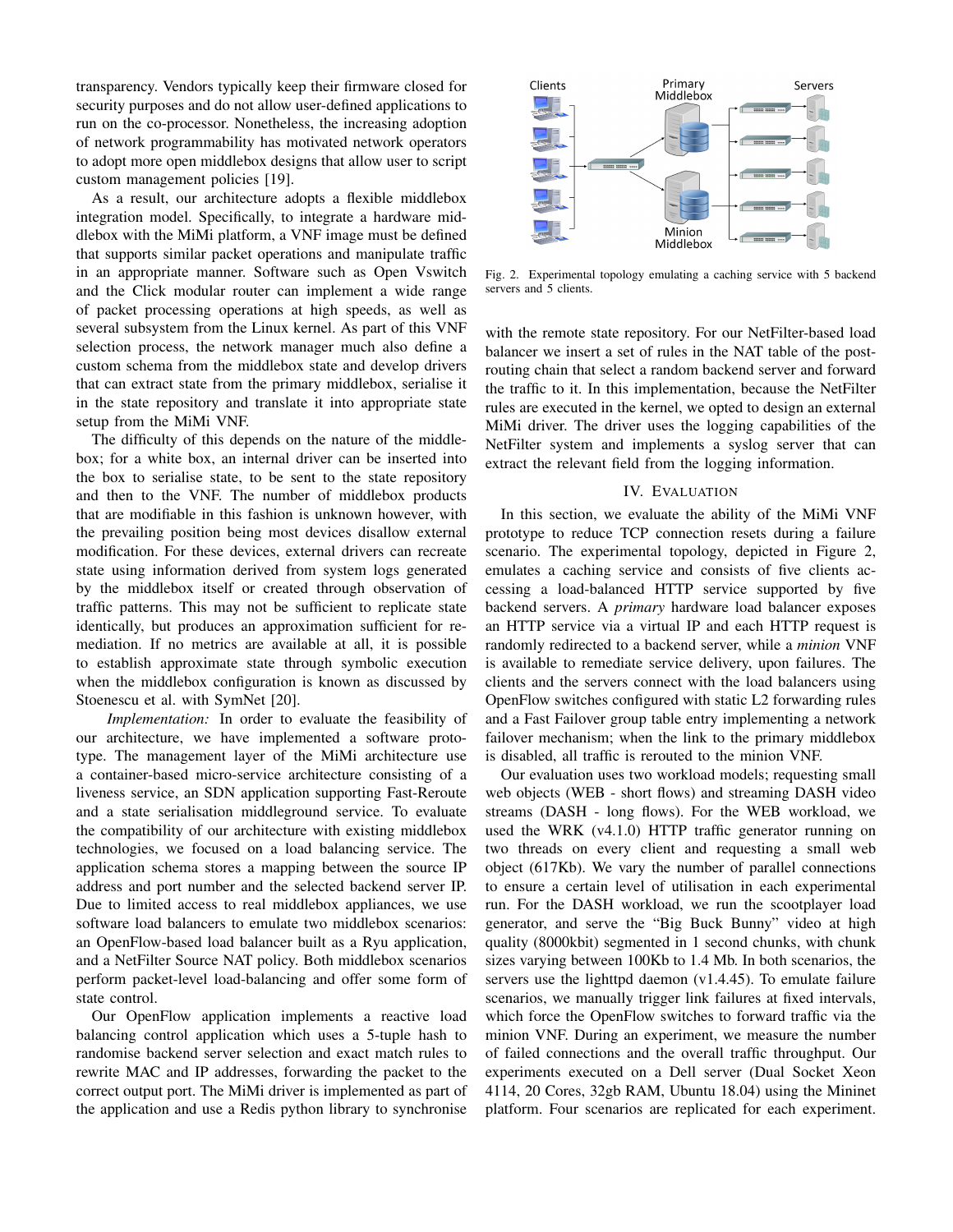Firstly, we run the system without any failures and measure the performance when the flow replication mechanism of MiMi VNF is disabled (Clean) or enabled (Copied). This experiment is used to identify if the MiMi architecture during normal operation incurs any noticeable service degradation. Secondly, we trigger failures at fixed intervals while the flow replication is enabled (Failover) or disabled (Fail). For the WEB workload, we run the experiment for 5 minutes and trigger a failure every 30 seconds (5 state transfers). For the DASH workload, we trigger 15 evenly spaced link failures for the experimental duration. It is worth noting, that we mirror state only from the primary middlebox to the minion VNF.

*Resilience Evaluation:* In our experiment we use two driver designs for the MiMi VNF; state recreation via logging and direct driver insertion into the primary middlebox. In both scenarios, state is serialised to JSON and stored in a middleground (mainly Redis) separate from the two middleboxes. We initially tested our Ryu load balancing application both as the primary middlebox and the minion VNF, and we report the average and standard deviation number of failed of connections across 5 experimental runs in the upper half of Table I. The DASH workload consists of long-running TCP connections with little disruption tolerance. This is a significant volume of traffic for OpenFlow, staggered to begin in equal sets to maintain a consistent level of traffic.

From the results, we observe that for both low (50 client) and high traffic volumes (100 clients), our MiMi driver reduces the number of failed connections by 16% and 18% respectively. The results are consistent if not substantial; there is some measure of improvement, but scootplayer is intolerant of significant disruption. The WEB workload exhibits more clearly the benefits of the MiMi sytem with a reduction in connection timeouts by 41%. Timeouts inevitably spawn rebroadcasted packets, with a 36% increase in requests over fault-free operation. When transferring state, an increase of only 17% occurs. The trend can also be observed with 2000 connections, with a reduction of timeouts of 40% and 33% for traffic respectively. Applications with better robustness to failure exhibit a more distinguishable reduction in the total number of failed connections. This is not to suggest that systems with heavier traffic are inappropriate for retention of state, but that the scenario of repeated failures with transfer in one direction is not as accurate to a real world deployment. Average rates of latency and impact of this approach on fault-free operation is minimal and within normal range of deviation.

In order to evaluate our state recreation via logging driver model, we use our Iptables middlebox as the primary load balancer. There is an expected but significant performance difference between the primary and minion load balancer in this scenario, observable in the orders of magnitude difference in packet processing speeds and this affects our ability to compare the performance of the DASH workload and we restrict our analysis to the WEB workload exclusively. The lower half of Table I presents the average and standard deviation of the number of failed connections of the WEB

| <b>Ryd/OpenFlow Iniquicion</b> |        |         |        |          |
|--------------------------------|--------|---------|--------|----------|
| Workload                       | Clean  | Copied  | Fail   | Failover |
| DASH (50 sessions)             | 12(1)  | 15(1.5) | 36(3)  | 29(2)    |
| DASH (100 sessions)            | 51 (2) | 56 (3)  | 89 (5) | 71 (3)   |
| WEB (1k sessions)              | 2296   | 2057    | 4167   | 2496     |
|                                | (73)   | (96)    | (265)  | (156)    |
| WEB (2k sessions)              | 1177   | 1295    | 7144   | 4278     |
|                                | (97)   | (150)   | (324)  | (212)    |
| <b>IPtable middlebox</b>       |        |         |        |          |
| Workload                       | Clean  | Copied  | Fail   | Failover |
| WEB (20k sessions)             | 9497   | 10444   | 28331  | 12417    |
|                                | (502)  | (427)   | (1388) | (1326)   |
| WEB (30k sessions)             | 13737  | 15512   | 45220  | 21672    |
|                                | (461)  | (418)   | (3275) | (865)    |

#### TABLE I

AVERAGE (STANDARD DEVIATION) CONNECTION FAILURES USING A MIMI VNF LOAD-BALANCER FOR DIFFERENT WORKLOADS ACROSS FIVE EXPERIMENTAL RUNS.

workload for a varying number of parallel connection across five experimental runs. From the results, it is evident that the trend of timeout reduction continues with an observable change of 56 to 60% in 20-30K connections respectively. This is a significant reduction in rates of connection failure and will become more pronounced with higher volumes of traffic.

## V. CONCLUSION

In this paper we have presented MiMi, a prototype and initial exploration of the problem of building resilient systems around fixed hardware middleboxes. Middleboxes present a difficult goal for maintaining state across failures, but NFV offers considerable potential in its adaptability, especially when placed in an auxiliary role where its comparative disadvantages are diminished. The MiMi VNF architecture offers significant improvement in connection retention both for long and short flows, with state reconstructed from logging acting as a first step to more generic state preservation. This paper lays the groundwork for an idea and argument that to our knowledge has not been investigated elsewhere. Current technology trends, especially in regard to hybrid models of softwarised networks and underlying hardware, demonstrate that there is an appropriate and growing domain for this sort of concept. We believe it will grow more relevant as SDN further enters more traditional networking. For future work, investigate alternative mechanisms for state reconstruction, including symbolic execution and logging, to integrate efficient packet processing platforms, including the Click router, and to explore VNF management techniques, such as scaling and clustering.

Acknowledgement The authors gratefully acknowledge the support of the Next Generation Converged Digital Infrastructure (NG-CDI) Prosperity Partnership project funded by UK's EPSRC and British Telecom plc.

Ryu/OpenFlow middlebox